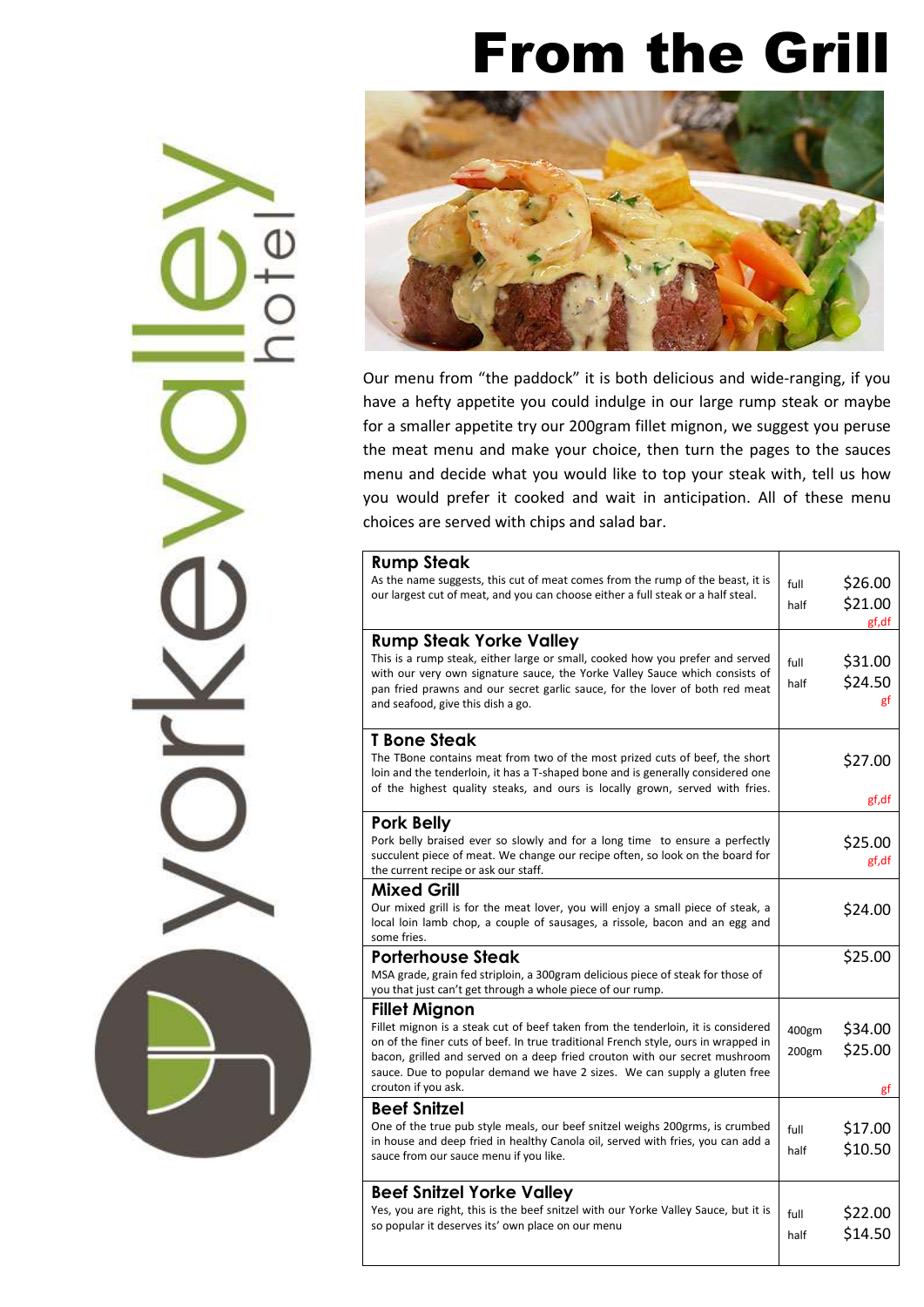#### Chicken Menu



We have quite a range of chicken dishes available for you to choose from. Choose a freshly crumbed chicken snitzel or maybe you would prefer a healthier grilled option? Again make your choice of chicken dish, maybe a sauce and let us do all the work. All of these menu choices are served with chips and salad bar.

| <b>Grilled Chicken Breast</b><br>For those of you who prefer a healthy meal alternative when dining<br>out then this could be your choice, a fresh chicken breast, grilled,<br>you pick a sauce if you like. This meal is also gluten and dairy free.                                                                                            | full<br>half | \$17.50<br>\$12.50<br>gf, df |
|--------------------------------------------------------------------------------------------------------------------------------------------------------------------------------------------------------------------------------------------------------------------------------------------------------------------------------------------------|--------------|------------------------------|
| Chicken Snitzel<br>This is a full chicken breast (or half if you like) breaded fresh on<br>premises, deep fried in canola oil until golden brown and served to<br>you with chips and your choice of sauce.                                                                                                                                       | full<br>half | \$18.00<br>\$12.50           |
| Chicken Snitzel Yorke Valley<br>One of our delicious chicken snitzels served with our very own<br>signature sauce, the Yorke Valley Sauce, which consists of pan fried<br>prawns and our secret garlic sauce.                                                                                                                                    | full<br>half | \$23.00<br>\$16.00           |
| Chicken Tenderloins<br>The strip of chicken which runs down the back of the chicken breast,<br>you can enjoy these in a number of ways, why not try them all over<br>time. Grilled, Salt and Pepper, Satay or Sweet Chilli                                                                                                                       | full<br>half | \$18.00<br>\$12.50           |
| <b>Dukkah Coated Tenderloins</b><br>Dukkah is a unique seasoning native to the Middle East, it is made of<br>a combination of nuts, seeds and spices all blended together to<br>produce a ground mixture which we use to coat our chicken<br>tenderloins, these are then deep fried (or ask for them grilled) and<br>served with tzatziki sauce. | full<br>half | \$20.00<br>\$14.00           |
| Caesar Salad<br>Another healthy menu option, this time a full plate of fresh cos<br>lettuce with crispy bacon, Caesar dressing, parmesan, a soft poached<br>egg, croutons and caeser dressing. Ask for no croutons and balsamic<br>dressing for a gluten and/or dairy free option                                                                |              | \$15.00                      |
| Add Chicken<br><b>Add Prawns</b>                                                                                                                                                                                                                                                                                                                 |              | \$5.00<br>\$6.50             |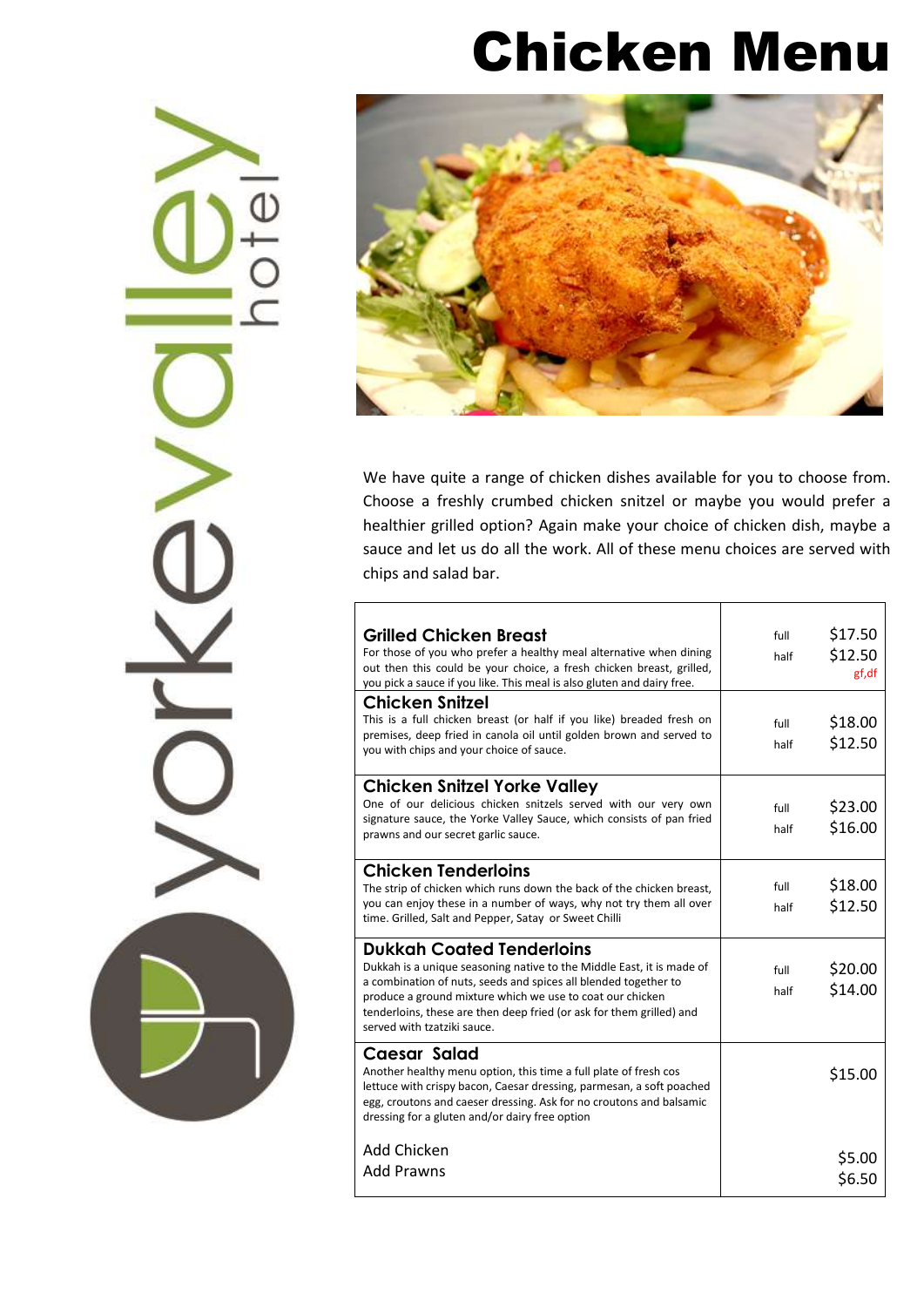#### Seafood Menu



So many choices!!! From locally caught Whiting, Garfish and Flathead to trusty staples like prawns and scallops, what will you choose? When ordering most of our fish you can ask to have it grilled, crumbed or battered, our friendly staff will ask you which cooking style you would prefer when placing your order.

| Whiting                                                                                                                                       |                    |                    |
|-----------------------------------------------------------------------------------------------------------------------------------------------|--------------------|--------------------|
| Our King George Whiting is caught locally in Port Victoria on the                                                                             | full               | \$25.00            |
| Yorke Peninsula, for a full serve you will enjoy two pieces of whiting,                                                                       | half               | \$15.50            |
| remember to choose which cooking style you would prefer.                                                                                      |                    |                    |
| Garfish                                                                                                                                       |                    |                    |
| Also caught in Port Victoria our Garfish and can be cooked however<br>you prefer, you will receive two pieces in a full sized meal, but don't | full               | \$19.00            |
| be afraid to just ask for half a serve.                                                                                                       | half               | \$13.50            |
| <b>Flathead</b>                                                                                                                               |                    |                    |
| Another popular local fish, we crumb this in a seasoned crumb and                                                                             | full               | \$21.00            |
| serve it to you fried with chips                                                                                                              | half               | \$14.50            |
| <b>Traditional Fish and Chips</b>                                                                                                             |                    |                    |
| Two pieces of fish you decide if you want it battered, crumbed or                                                                             |                    | \$17.00            |
| grilled served with fries.                                                                                                                    | full               |                    |
|                                                                                                                                               | half               | \$13.00            |
| Seafood Trio                                                                                                                                  |                    |                    |
| For those of you who would like a variety of seafood on one plate                                                                             |                    | \$24.00            |
| but don't think you'd get through our seafood platter then try this<br>dish, you will be served a piece of crumbed whiting, three crumbed     |                    |                    |
| prawns and three salt and pepper calamari rings.                                                                                              |                    |                    |
| Prawns                                                                                                                                        |                    |                    |
| There are so many ways you could eat your prawns, you just have to                                                                            | full               | \$21.00            |
| make a choice from: crumbed, battered, salt and peppered all served                                                                           | half               | \$15.00            |
| with fries, or you may like garlic, sweet chilli or satay all served with<br>rice.                                                            |                    |                    |
| <b>Scallops</b>                                                                                                                               |                    |                    |
| Again there are so many ways you could eat your scallops, you may                                                                             | full               | \$21.00            |
| like garlic, sweet chilli or satay all served with rice or perhaps you                                                                        |                    | \$15.00            |
| just prefer them crumbed.                                                                                                                     | half               |                    |
| Potato Spun Prawns                                                                                                                            |                    |                    |
|                                                                                                                                               |                    |                    |
| Due to popular demand we have decided to put these prawns on our                                                                              | full               | \$21.00            |
| menu permanently. Your prawns are wrapped in a fine string of                                                                                 | half               | \$15.00            |
| potato, then deep-fried and served with golden fries                                                                                          |                    |                    |
| Crumbed Calamari or Salt & Pepper Squid                                                                                                       | full               | \$19.00            |
| Real rings of calamari coated in breadcrumbs or salt and pepper<br>seasoning, deep fried, served with fries.                                  | half               |                    |
|                                                                                                                                               |                    | \$14.50            |
| <b>Seafood Platter</b>                                                                                                                        |                    |                    |
| This is a large meal, it includes a piece of battered fish, crumbed<br>garfish, two each of prawn twisters, potato spun prawns, panko         | for one<br>for two | \$32.00<br>\$58.00 |

two crumbed scallops, two oysters Kilpatrick and some chips.

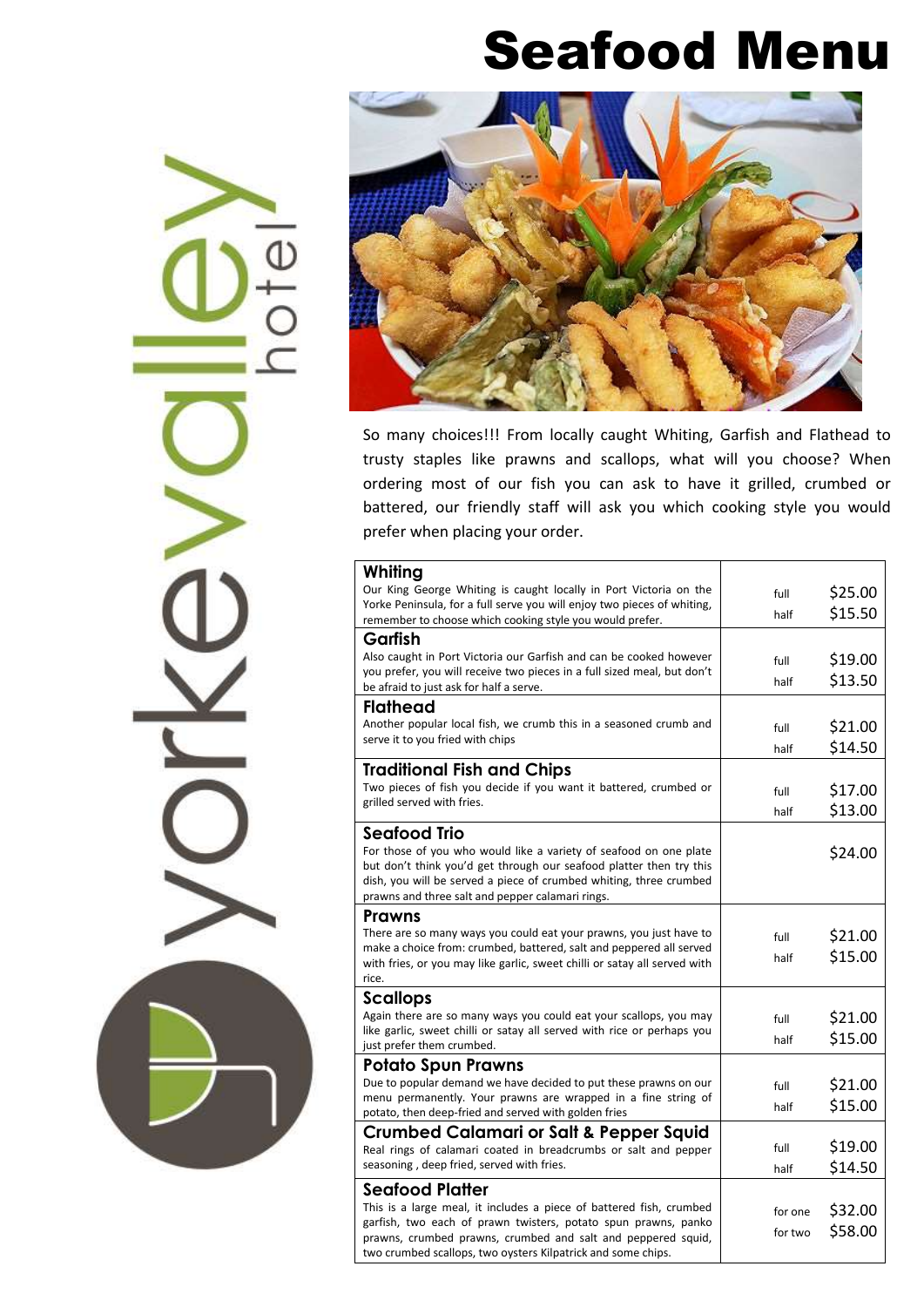### Entrée Menu





We invite you to enjoy our new entrée menu selection designed to provide you with a variety of quality choices. Relax in our modern dining room, try a wine from our extensive wine list …… let the ambience, the friendly service and the plentiful and tasty cuisine take you to a great place!!

| Please look at our specials board to see if<br>we have something different for you to try                                                                |                                             |
|----------------------------------------------------------------------------------------------------------------------------------------------------------|---------------------------------------------|
| <b>Prawn Fritters</b><br>Housemade prawn fritters, 5 per plate served with a dipping sauce                                                               | \$9.00                                      |
| <b>Vegetarian Spring Rolls</b><br>Made fresh at "The Valley" these spring rolls are full of vegetables,<br>deep-fried and served with sweet chilli sauce | \$7.50                                      |
| <b>Potato Wedges</b><br>Crispy potato wedges, fried and served with sweet chilli and sour<br>cream or aioli                                              | \$8.50                                      |
| <b>Crumbed Camembert Cheese</b><br>Four wedges of double crumbed Australian camembert cheese, deep<br>fried and served with warmed red currant jelly     | \$10.00                                     |
| <b>Brushetta</b><br>Toasted Turkish Panini bread topped with tomato, basil, prosciutto<br>and drizzled with a balsamic reduction                         | \$9.00                                      |
| Oysters Kilpatrick<br>The traditional cooked oyster dish with bacon, Worchester sauce<br>and grilled                                                     | 1 doz \$24.00<br>$\frac{1}{2}$ doz \$17.00  |
| <b>Oysters Natural</b><br>Large juicy oysters served cold with lemon wedges                                                                              | 1 doz \$20.00<br>$\frac{1}{2}$ doz \$15.00  |
| <b>Oysters Yorke Valley</b><br>Try your oysters grilled with our signature yorke valley garlic sauce<br>and prawns                                       | 1 doz \$26.00<br><sup>1/2</sup> doz \$20.00 |
| <b>Garlic Bread</b><br>A 9" ciabatta, spread with garlic butter and baked                                                                                | \$6.50                                      |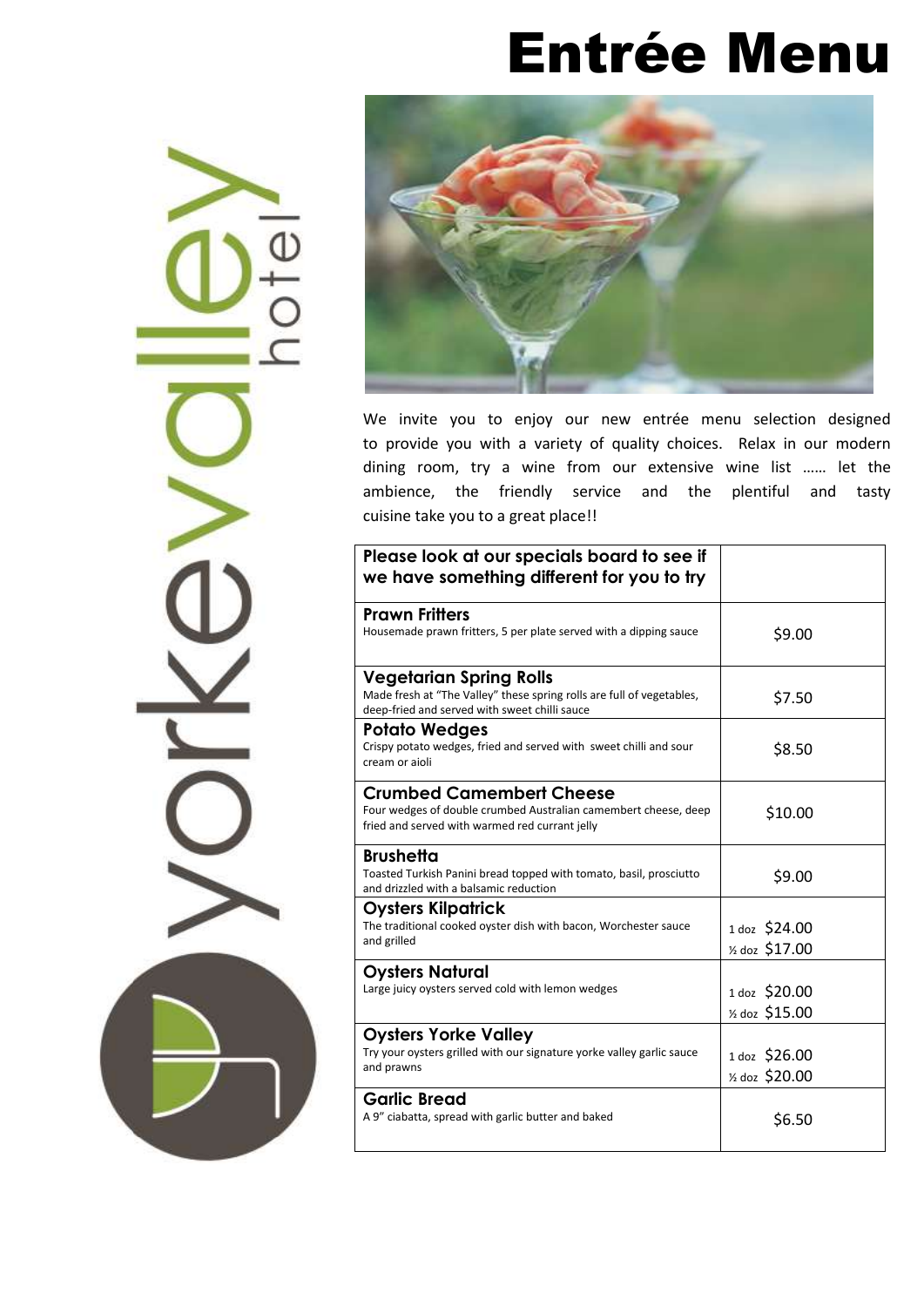## Sauces Menu









We have a number of different sauces for you to choose from please let the staff know of your choice of sauce when ordering your main meal. We do cater for Gluten Free customers, most of our sauces are not thickened with gluten.

| <b>Rich Brown Gravy</b><br>Sweet Chilli (gf)                                                                                                    | \$1.50 |
|-------------------------------------------------------------------------------------------------------------------------------------------------|--------|
| Pepper<br><b>Dianne</b><br>Mushroom<br>Garlic <sub>(gf)</sub><br>Satay<br><b>Bernaise</b><br><b>Hollandaise</b><br><b>Bacon and Cheese (gf)</b> | \$2.50 |
| Parmigianna (gf)<br>Hawaiian( $qf$ )<br><b>Kilpatrick</b><br><b>Asparagus</b><br>Avocado, Bacon and Cheese(gf)                                  | \$3.50 |
| Yorke Valley (gf)<br>This is our signature sauce made with pan fried prawns and our<br>special garlic sauce                                     | \$5.00 |
| <b>Aussie</b><br>Grilled bacon, onion, fried eggs and gravy                                                                                     | \$6.50 |
| Gluten Free Gravy(gf)<br>Please note we can make most of our<br>sauces gluten free upon request                                                 | \$2.00 |

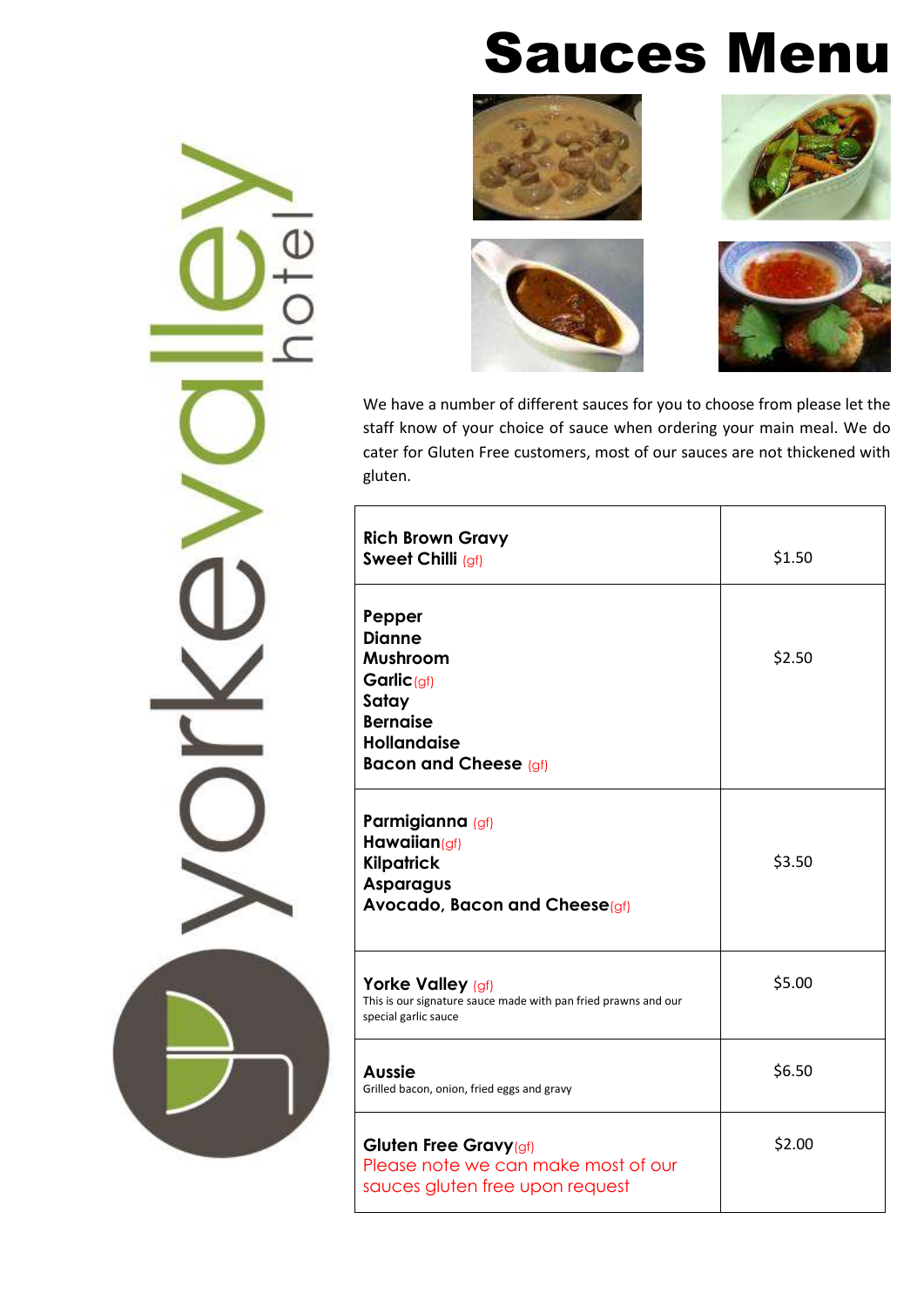# For the Sweet

# Tooth







For all of our customers who have devoured their main course and find they still have a little room left to squeeze in one of our delicious desserts then feast your eyes on the list below, place your order and wait in anticipation for your mouth-watering sweet treat!!!

| <b>Pavlova Stack</b><br>Individual serves of pavlova shells sandwiched together with<br>whipped cream and seasonal fruit.                                                                                                                     | \$7.50     |
|-----------------------------------------------------------------------------------------------------------------------------------------------------------------------------------------------------------------------------------------------|------------|
| <b>Sticky Date Pudding with</b><br><b>Butterscotch Sauce</b><br>A time honoured traditional favourite that no-one can resist, rich,<br>dense sticky date pudding with creamy butterscotch sauce and<br>icecream.                              | \$7.50     |
| <b>White Chocolate and Raspberry Pudding</b><br>with icecream and raspberry coulis<br>A contemporary flavour combination of a white chocolate pudding<br>blended with raspberry pieces and white chocolate chips.                             | \$7.50     |
| <b>Crepes and Baileys</b><br>Two French style crepes served hot, drizzled with Baileys, served<br>with icecream and chocolate shavings.                                                                                                       | \$7.50     |
| <b>Belgium Waffles</b><br>A traditional Belgium waffle, served hot, smothered in raspberry<br>coulis, vanilla iceream and cream.                                                                                                              | \$8.00     |
| <b>Nut Sundae</b><br>A traditional nut sundae made with vanilla icecream, topping of<br>your choice, crushed nuts and wafers. You can choose from a range<br>of toppings, chocolate, strawberry, lime, banana and caramel                     | \$5.50     |
| <b>Gluten Free or Dairy Free Desserts</b><br>We do carry a number of Gluten Free Desserts, please ask the staff<br>what we currently have available. We also have Soy Icecream<br>should you prefer a dairy free icecream option, please ask. | <b>POA</b> |